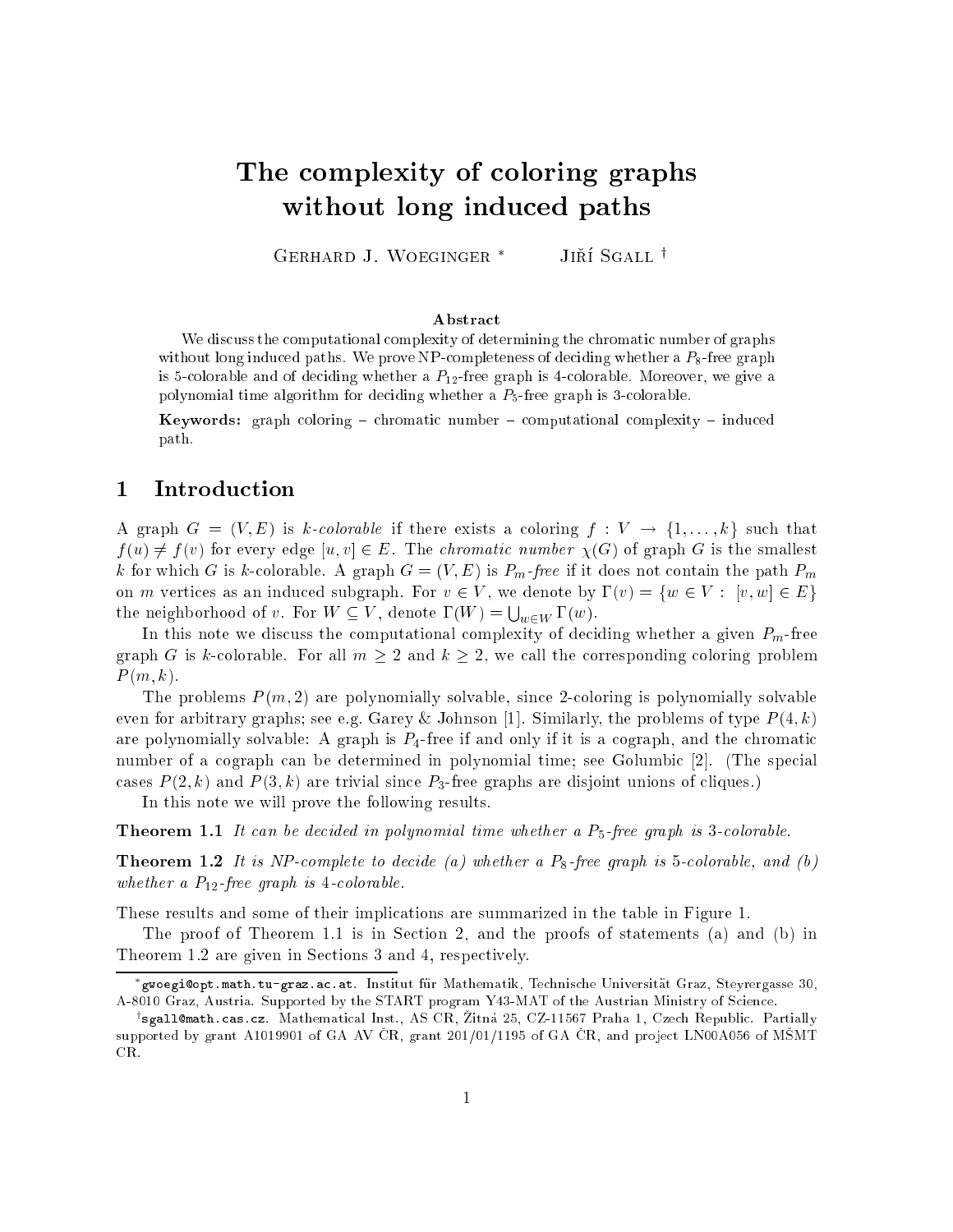|           |              |          |          |  |          | m   4 5 6 7 8 9 10 11 12 13 14 15         |          |          |  |  |
|-----------|--------------|----------|----------|--|----------|-------------------------------------------|----------|----------|--|--|
| $k=3$     | $\mathbf{P}$ | $P$ IT   |          |  |          |                                           |          |          |  |  |
| $k=4$     | $\mathsf{P}$ | $\Box$   | $\Gamma$ |  |          | IT IT IT IT IT NP NP NP $\mathbf{NP}$     |          |          |  |  |
| $k = 5$ P |              | $\Gamma$ | $\Gamma$ |  |          | IT NP NP NP NP NP NP NP NP $\ldots$       |          |          |  |  |
| $k = 6$ P |              | $\prod$  | $\prod$  |  |          | IT NP NP NP NP NP NP NP NP $\ldots$       |          |          |  |  |
| $k = 7$ P |              |          |          |  |          | IT IT IT NP NP NP NP NP NP NP NP $\ldots$ |          |          |  |  |
|           |              |          |          |  | $\cdots$ | $\cdots$                                  | $\cdots$ | $\cdots$ |  |  |

Figure 1: A summary of complexity results for the coloring problems of type  $(m, k)$ . An entry `P' means that the problem is polynomially solvable, an entry `NP' means that the problem is  $NP$ -hard, and an entry ' $\Gamma\Gamma$  means that the complexity of the problem is currently unknown.

## <sup>2</sup> The polynomial time result

In this section we prove Theorem 1.1. Consider a  $P_5$ -free graph  $G = (V, E)$ ; without loss of generality we assume that  $G$  is connected. Our polynomial time algorithm distinguishes two cases for G; not that it is easy to distinguish the cases in time  $O(n^3)$ .

- Case 1: G is triangle-free. In this case we prove that the graph is 3-colorable and, in addition, we show how to construct a 3-coloring.
- $\bullet$  Case 2: G contains a triangle. In this case we give an algorithm which reduces the problem to 2-satisability of propositional formulas.

Case 1. If G is bipartite, 2-coloring is constructed easily. Otherwise G must contain an induced cycle of odd lengh. It cannot contain an induced cycle of length seven or more, since such an induced cycle would also yield an induced  $P_5$ . The case of  $C_3$ , i.e., a triangle is excluded in Case 1. Thus the induced cycle is  $C_5$ ; denote its vertices  $v_0, v_1, v_2, v_3, v_4$  in this ordering along the cycle. Denote  $V_0 = \{v_0, v_1, v_2, v_3, v_4\}.$ 

Consider any vertex x adjacent to a vertex in  $V_0$ . If x is adjacent to only a single vertex from  $V_0$ , say to  $v_0$ , then  $x, v_0, v_1, v_2, v_3$  would form an induced  $P_5$  in G. If x is adjacent to two adjacent vertices from  $V_0$ , then these three vertices would form a triangle in G. As a consequence, x must have exactly two neighbors in  $V_0$ , and these two neighbors are not adjacent to each other. Denote by  $W_i$ ,  $0 \le i \le 4$ , the set of all vertices in  $V_0 \cup V_1$  that are adjacent to  $v_{i-1}$  and  $v_{i+1}$ (all indices are taken modulo 5).

We claim that  $V = V_0 \cup W_0 \cup W_1 \cup W_2 \cup W_3 \cup W_4$ . If not, since G is connected, there exists a vertex x not adjacent to  $V_0$  but adjacent to some  $y \in W_i$ . Then  $x, y, v_{i+1}, v_{i+2}, v_{i+3}$  is an induced P4.

Two distinct vertices x and y in some set  $W_i \cup W_{i+2}$  cannot be adjacent to each other, since this would yield a triangle  $x, y, v_{i+1}$ .

Consequently G can be 3-colored by coloring all vertices in  $W_0$  and  $W_2$  by 1, all vertices in  $W_1$  and  $W_3$  by 2, and all vertices in  $W_3$  by 3. Moreover, the partition  $W_0, W_1, W_2, W_3, W_4$  can be computed in polynomial time.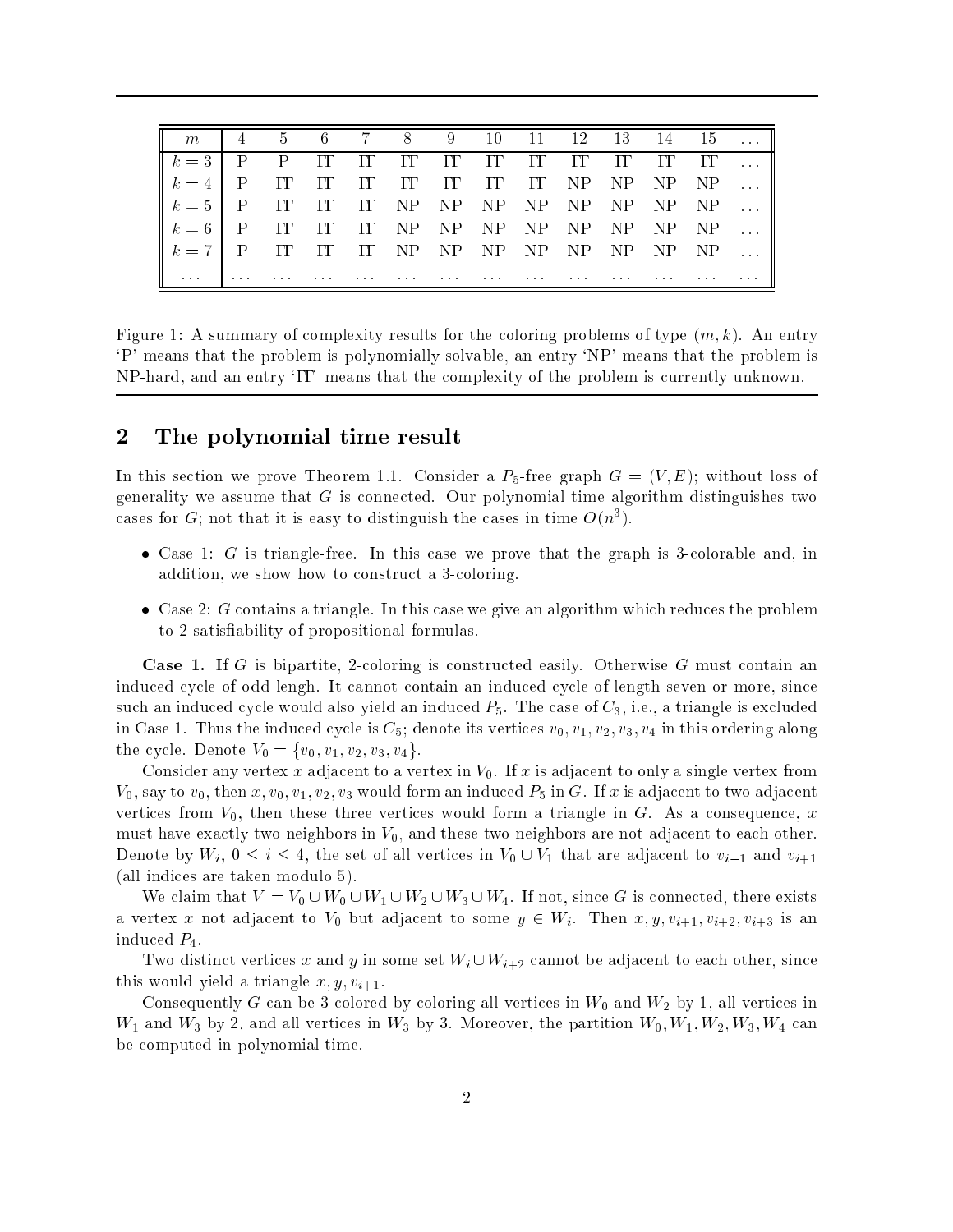Case 2. Consider an arbitrary triangle in G and color its vertices by 1, 2, 3. As long as there is an uncolored vertex  $v$  that has neighbors of two different colors, color  $v$  with the remaining third color. Note that all these moves are forced. If we find an uncolored vertex that has neighbors of three different colors, then we conclude that  $G$  is not 3-colorable. When this process terminates, we denote by  $V_0$  the set of all colored vertices, we denote by  $V_1$  (respectively,  $V_2$  and  $V_3$ ) the set of all uncolored vertices that are adjacent to some colored vertex of color 1 (respectively, color 2 and 3). Furthermore, we denote by  $V_4$  the set of all vertices in  $V - V_0 \cup$  $V_1 \cup V_2 \cup V_3$  that are adjacent to some vertex in  $V_1 \cup V_2 \cup V_3$ .

We claim that  $V = V_0 \cup V_1 \cup V_2 \cup V_3 \cup V_4$ . Suppose otherwise. Then since G is connected, there must exist some vertex x outside of  $V_0 \cup V_1 \cup V_2 \cup V_3 \cup V_4$  that is adjacent to some vertex y in  $V_4$ . Vertex y is adjacent to some vertex in  $V_1 \cup V_2 \cup V_3$ , say to vertex  $z \in V_1$ . Vertex z is adjacent to a 1-colored vertex  $v_1$  in  $V_0$ , and  $v_1$  is adjacent to a 2-colored vertex  $v_2$  in  $V_0$ . But then  $x, y, z, v_1, v_2$  form an induced  $P_5$  in G. This contradiction shows that indeed  $V = V_0 \cup V_1 \cup V_2 \cup V_3 \cup V_4.$ 

**Lemma 2.1** Let  $C = \{x\}$  be a connected component in  $V_4$  that consists of a single vertex. If the graph  $G$  is 3-colorable, then one of the following two situations holds.

- (i)  $\Gamma(x) \subseteq V_i$  for some i with  $1 \leq i \leq 3$ . Any 3-coloring of  $V_0 \cup V_1 \cup V_2 \cup V_3$  uses at most two colors on  $\Gamma(x) \subset V_i$ . Any such 3-coloring can be extended to vertex x.
- (ii)  $\Gamma(x) \cap V_i \neq \emptyset$  and  $\Gamma(x) \cap V_j \neq \emptyset$  for some i, j with  $1 \leq i < j \leq 3$ . In this case  $\Gamma(x)$ forms a complete bipartite subgraph of G with bipartition  $\Gamma(x) \cap V_i$  and  $\Gamma(x) \cap V_j$ . In any 3-coloring of G, all vertices in  $\Gamma(x) \cap V_i$  must receive the same color and all vertices in  $\Gamma(x) \cap V_i$  must receive the same color. Any such 3-coloring can be extended to vertex x.

**Proof.** First suppose that there are two vertices  $w_1 \in V_1 \cap \Gamma(x)$  and  $w_2 \in V_2 \cap \Gamma(x)$  such that  $[w_1, w_2] \notin E$ . Then  $w_1$  is adjacent to a 1-colored vertex  $v_1$  in  $V_0$ , and this vertex  $v_1$  is adjacent to a 3-colored vertex  $v_3$  in  $V_0$ . But then  $w_2, x, w_1, v_1, v_3$  would form an induced  $P_5$  in G. As a consequence, any two vertices in  $\Gamma(x)$  that do not form an edge in G must both belong to the same set  $V_1$ ,  $V_2$ ,  $V_3$ .

We now consider several cases. First assume that  $\Gamma(x)$  intersects all three sets  $V_1$ ,  $V_2$ , and V<sub>3</sub>. Then three vertices in  $\Gamma(x) \cap V_1$ ,  $\Gamma(x) \cap V_2$  and  $\Gamma(x) \cap V_3$  together with x would form a  $K_4$ , and G would not be 3-colorable in this case. Next assume that  $\Gamma(x) \cap V_i \neq \emptyset$  and  $\Gamma(x) \cap V_j \neq \emptyset$ for some i, j with  $1 \leq i < j \leq 3$ . By the observation in the preceding paragraph, G must contain all edges between  $\Gamma(x) \cap V_i$  and  $\Gamma(x) \cap V_j$ . Then  $\Gamma(x) \cap V_i$  and  $\Gamma(x) \cap V_j$  must both be independent sets, since otherwise  $G$  would contain a  $K_4$ . Hence, in this case we are in situation (ii). Finally,  $\Gamma(x) \subseteq V_i$  might hold for some i with  $1 \leq i \leq 3$  as in situation (i).

**Lemma 2.2** Let C be a connected component in  $V_4$  that contains at least two vertices. Denote the set  $\Gamma(C) \cap (V_1 \cup V_2 \cup V_3)$  by D.

- (i) All vertices in C are adjacent to all vertices in  $D$ .
- (ii) If the graph  $G$  is 3-colorable, then the component  $C$  is bipartite and  $D$  forms an independent set.
- (iii) In any 3-coloring of  $G$ , all vertices in  $D$  receive the same color.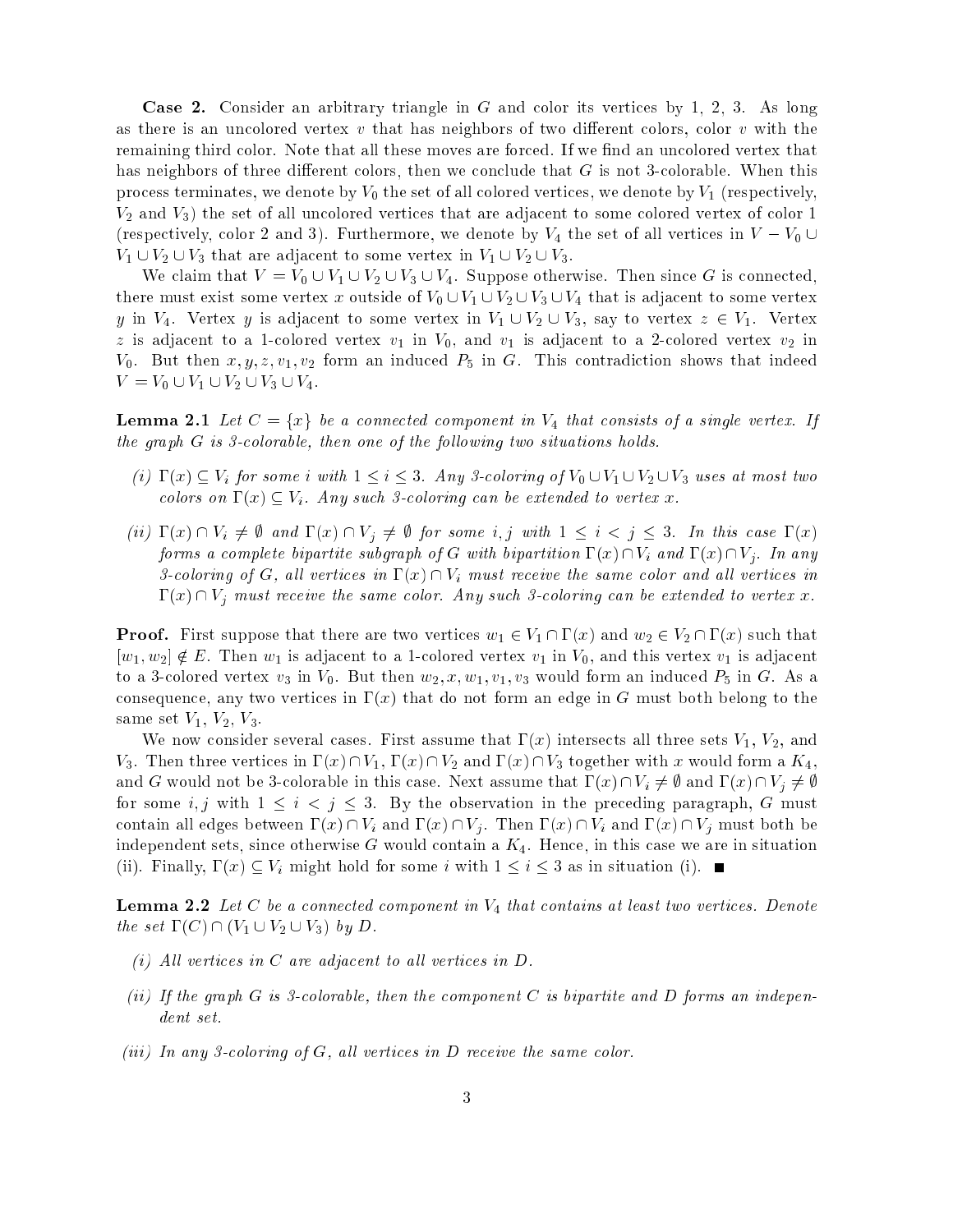(iv) Assume that C is bipartite. Then any 3-coloring of  $V_0 \cup V_1 \cup V_2 \cup V_3$  in which all vertices in D have the same color can be extended to a 3-coloring of  $V_0 \cup V_1 \cup V_2 \cup V_3$  and C.

**Proof.** (i) Let  $x, y \in C$  with  $[x, y] \in E$ . Suppose that there exists some  $z \in D$  that is adjacent to x but not to y; without loss of generality  $z \in V_1$ . Then z is adjacent to some 1-colored  $v_1$  in  $V_0$ , and  $v_1$  is adjacent to a 2-colored vertex  $v_2$  in  $V_0$ . Then  $x, y, z, v_1, v_2$  form an induced  $P_5$  in G. This contradiction shows that  $x$  and  $y$  have exactly the same neighbors in  $D$ . This yields statement (i).

Statement (ii) is an immediate consequence of (i): Any 3-coloring of G must color the component C with two colors, and the neighborhood  $D$  of C with the third color. This also yields statement (iii). Statement (iv) is straightforward.  $\blacksquare$ 

With the help of Lemmas 2.1 and 2.2, we will now translate the 3-coloring problem into a TWO-SATISFIABILITY problem. Since the colors of vertices in  $V_0$  have already been fixed, we will concentrate on the vertices in  $V_1$ ,  $V_2$ , and  $V_3$ .

- For every  $v \in V_i$   $(1 \le i \le 3)$  we introduce two variables  $x(v, j)$  and  $x(v, k)$  such that  $\{i, j, k\} = \{1, 2, 3\}.$  A TRUE variable  $x(v, j)$  will mean that vertex v is colored by color j. By introducing two clauses with two literals, we can enforce that exactly one of  $x(v, j)$ and  $x(v, k)$  must be TRUE and the other one must be false.
- Consider a connected component  $C = \{x\}$  in  $V_4$ . If neither situation (i) nor (ii) from Lemma 2.1 hold, then we stop the construction since  $G$  is not 3-colorable. If situation (i) holds, we do not need to do anything. And if situation (ii) holds, then we introduce several clauses (each with two literals) that enforce that all vertices in  $\Gamma(x) \cap V_i$  get the same color and that all vertices in  $\Gamma(x) \cap V_j$  get the same color.
- Consider a connected component C in  $V_4$  that contains at least two vertices. If the neighbors of C in  $V_1\cup V_2\cup V_3$  do not form an independent set, then we stop the construction since  $G$  is not 3-colorable by Lemma 2.2. And if they do form an independent set, then we introduce several clauses (each with two literals) that enforce that all these vertices get the same color.

The resulting instance of TWO-SATISFIABILITY can be solved in polynomial time; see e.g. Garey & Johnson [1]. If this TWO-SATISFIABILITY does not have a satisfying truth assignment, then by Lemmas 2.1 and 2.2 the graph G cannot be 3-colorable. On the other hand, if this TWO-SATISFIABILITY does have a satisfying truth assignment, then we can translate it into a 3-coloring for  $V_0 \cup V_1 \cup V_2 \cup V_3$  and we can use Lemmas 2.1 and 2.2 to extend this coloring to a 3-coloring for  $V_4$ . Since all this can clearly be done in polynomial time, the proof of Theorem 1.1 is complete.

## 3 The first NP-hardness proof

In this section we prove Theorem  $1.2(a)$ . The reduction is from the NP-hard THREE-SATISFIABILITY problem (Garey & Johnson [1]): Given a set  $X = \{x_1, \ldots, x_n\}$  of logical variables, and a set  $C = \{c_1, \ldots, c_m\}$  of three-literal clauses over X, does there exist a truth assignment for  $X$  that simultaneously satisfies all clauses in  $C\Gamma$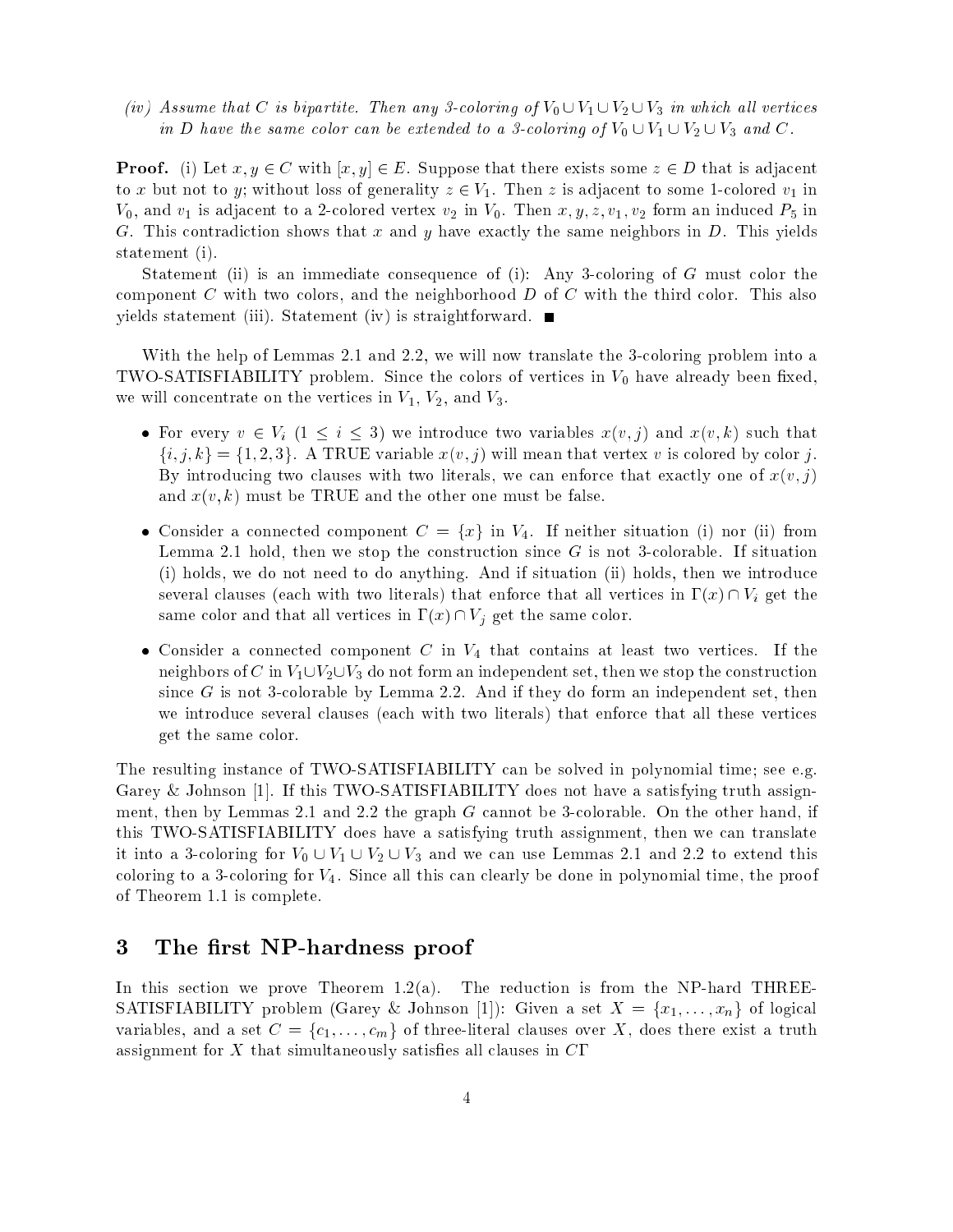Now consider an arbitrary instance I of THREE-SATISFIABILITY. We define a  $P_8$ -free graph  $G_1 = (V_1, E_1)$  that is 5-colorable if and only if this instance I has answer YES:

- For every variable  $x \in X$ , there is a vertex  $a(x)$  that corresponds to the unnegated literal x, and a vertex  $a(\overline{x})$  that corresponds to the negated literal  $\overline{x}$ . These vertices are connected to each other by an edge.
- For every clause  $c \in C$  that consists of the literals  $u_1, u_2, u_3$ , there are seven corresponding vertices  $b_1(c)$ ,  $b_2(c)$ ,  $b_3(c)$ ,  $b_4(c)$  and  $b(c, u_1)$ ,  $b(c, u_2)$ ,  $b(c, u_3)$ . The three vertices  $b_1(c)$ ,  $b_2(c)$ ,  $b_3(c)$  form a triangle. Moreover,  $b_1(c)$  is connected to  $b(c, u_2)$  and  $b(c, u_3)$ ,  $b_2(c)$  is connected to  $b(c, u_1)$  and  $b(c, u_3)$ , and  $b_3(c)$  is connected to  $b(c, u_1)$  and  $b(c, u_2)$ . Vertex  $b_4(c)$  is connected to  $b(c, u_1)$ ,  $b(c, u_2)$ ,  $b(c, u_3)$ . For  $i = 1, 2, 3$  vertex  $b(c, u_i)$  is connected to the vertex  $a(u_i)$ . See Figure 2 for an illustration.
- All vertices  $a(x)$  and  $a(\overline{x})$  with  $x \in X$  are connected to all vertices  $b_1(c), b_2(c), b_3(c), b_4(c)$ with  $c \in C$ .
- Finally, there is a single dummy vertex d that is connected to all clause vertices  $b_1(c)$ ,  $b_2(c)$ ,  $b_3(c)$ ,  $b_4(c)$  and  $b(c, u_1)$ ,  $b(c, u_2)$ ,  $b(c, u_3)$  with  $c = u_1 \vee u_2 \vee u_3$  in C.

This completes the description of the graph  $G_1$ . Note that  $G_1$  may contain an induced  $P_7$  that runs through  $a(\overline{x_1})$ ,  $a(x_1)$ ,  $b(c_2, x_1)$ ,  $d$ ,  $b(c_3, x_4)$ ,  $a(x_4)$ ,  $a(\overline{x_4})$ .



Figure 2: The seven vertex gadget for a clause in graph  $G_1$ .

**Lemma 3.1** The graph  $G_1$  is  $P_8$ -free.

**Proof.** Suppose that to the contrary  $G_1$  would contain an induced path P on eight vertices. Denote by A the set of all vertices  $a(u_i)$  on P, denote by  $B_1$  the set of vertices  $b_h(c)$  on P, and denote by  $B_2$  the set of vertices  $b(c, u_i)$  on P. We start with three observations.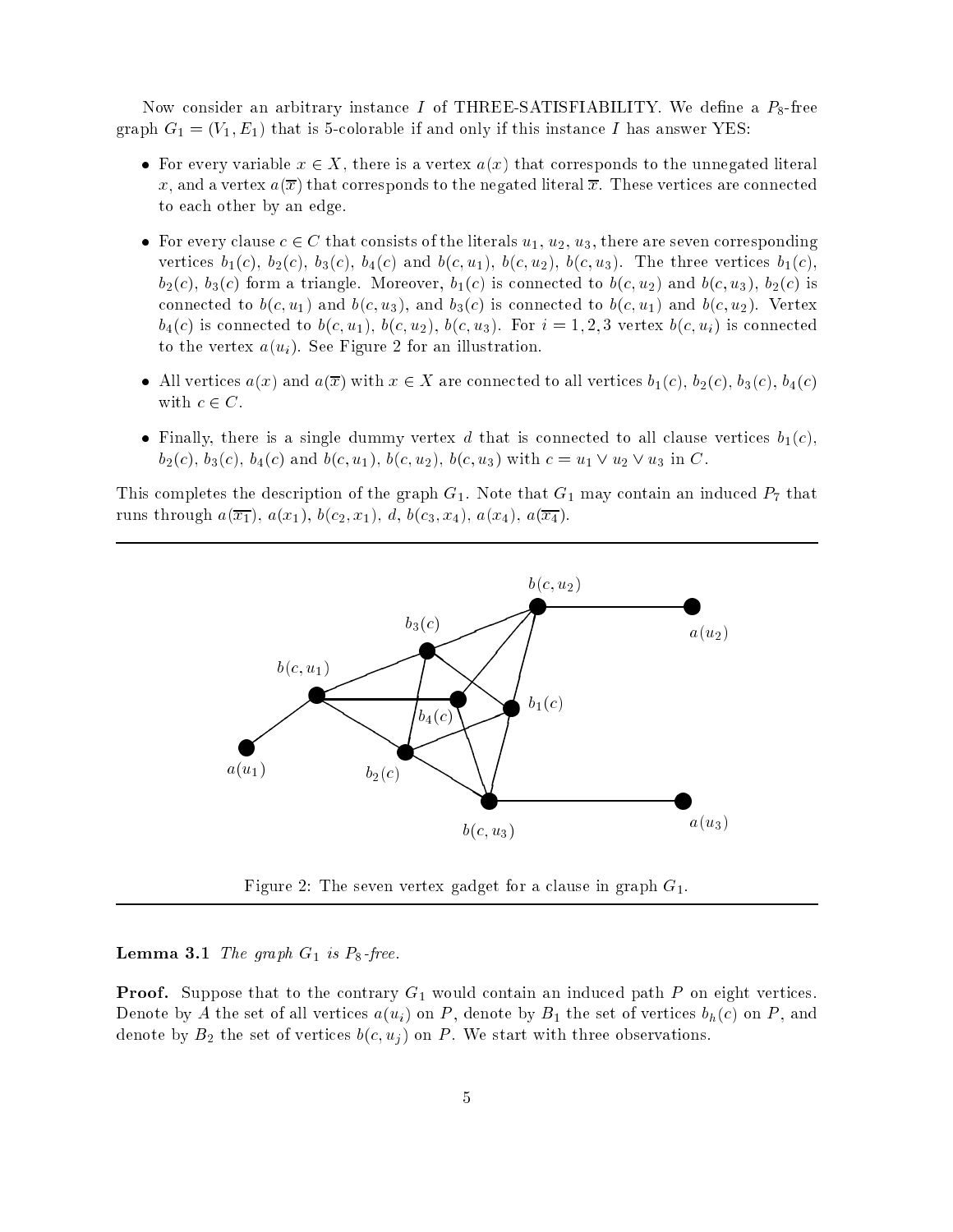- (1) First, suppose that P contains the dummy vertex d. Since d is adjacent to all vertices in  $B_1$  and in  $B_2$ , this yields  $|B_1 \cup B_2| \leq 2$  and hence  $|A| \geq 5$ . Since  $\{d\} \cup B_1 \cup B_2$  is a connected set, removing it from P decomposes this (induced) path into at most two (induced) subpaths that both are spanned by A. Since  $|A| \geq 5$ , one of these two subpaths must contain at least three vertices. But the longest induced paths in A have only two vertices. This contradiction yields  $d \notin P$ .
- (2) Next suppose that  $A = \emptyset$ . Then P only contains vertices from  $B_1$  and  $B_2$ . But the longest induced path in  $B_1 \cup B_2$  has only four vertices; cf. Figure 2. This contradiction shows  $|A|\geq 1.$
- (3) Next suppose that  $|A| \geq 3$ . Since all vertices in  $B_1$  are adjacent to all vertices in A, this would imply  $B_1 = \emptyset$ . Then P only contains vertices from A and  $B_2$ . But the longest induced path in  $A \cup B_2$  has only four vertices, and this shows  $|A| \leq 2$ .

The observations in (2) and (3) yield  $1 \leq |A| \leq 2$ . Since all vertices in  $B_1$  are adjacent to all vertices in A,  $|A|=1$  implies  $|B_1|\leq 2$ , and  $|A|=2$  implies  $|B_1|\leq 1$ . Therefore  $|A\cup B_1|\leq 3$ and  $|B_2| \geq 5$ . But  $B_2$  is an independent set of at least five vertices and cannot be connected to an induced path by adding the at most three vertices from  $A \cup B_1$ .

**Lemma 3.2** If the THREE-SATISFIABILITY instance I has a satisfying truth assignment, then the graph  $G_1$  is 5-colorable.

**Proof.** We define a coloring from the truth assignment. If  $x \in X$  is TRUE then color  $a(x)$ by 4 and  $a(\overline{x})$  by 5, and if x is FALSE then color  $a(x)$  by 5, and  $a(\overline{x})$  by 4. The dummy vertex d receives color 4. Now consider the seven vertices  $b_1(c)$ ,  $b_2(c)$ ,  $b_3(c)$ ,  $b_4(c)$  and  $b(c, u_1)$ ,  $b(c, u_2)$ ,  $b(c, u_3)$ , that correspond to a clause  $c = u_1 \vee u_2 \vee u_3$  in C. Without loss of generality we may assume that  $u_1$  is a true literal, and that hence  $a(u_1)$  is colored 4. In this case we color  $b(c, u_1)$ by 5,  $b(c, u_2)$  by 2,  $b(c, u_3)$  by 3, and  $b_1(c)$  by 1,  $b_2(c)$  by 2,  $b_3(c)$  by 3,  $b_4(c)$  by 1. This coloring is legal: the edges among the seven clause vertices are verified easily, and besides them  $b(c, u_1)$ is adjacent only to vertices already colored by 4 and the other six vertices are adjacent only to vertices already colored by 4 and 5. The cases where  $u_2$  or  $u_3$  are true literals are handled analogously. ■

**Lemma 3.3** If the graph  $G_1$  is 5-colorable, then the THREE-SATISFIABILITY instance I has a satisfying truth assignment.

**Proof.** Consider an arbitrary triangle  $b_1(c)$ ,  $b_2(c)$ ,  $b_3(c)$  in a clause gadget. Without loss of generality, these three vertices are colored by colors 1, 2, and 3. Since the triangle vertices are adjacent to the dummy vertex d and to all literal vertices  $a(x)$  and  $a(\overline{x})$ , all these adjacent vertices must be colored by 4 or by 5. Without loss of generality assume that the dummy vertex has color 4. Furthermore, if  $a(x)$  has color 4, then  $a(\overline{x})$  has color 5, and if  $a(x)$  has color 5, then  $a(\overline{x})$  has color 4. Define a truth assignment for X that sets variable x to TRUE if and only if  $a(x)$  has color 4.

Suppose that some clause  $c = u_1 \vee u_2 \vee u_3$  in C is not satisfied under this truth assignment. Then the three vertices  $a(u_1)$ ,  $a(u_2)$ ,  $a(u_3)$  all are colored 5. Then the three clause vertices  $b(c, u_1)$ ,  $b(c, u_2)$ ,  $b(c, u_3)$  have a neighbor of color 5, and the dummy vertex as neighbor of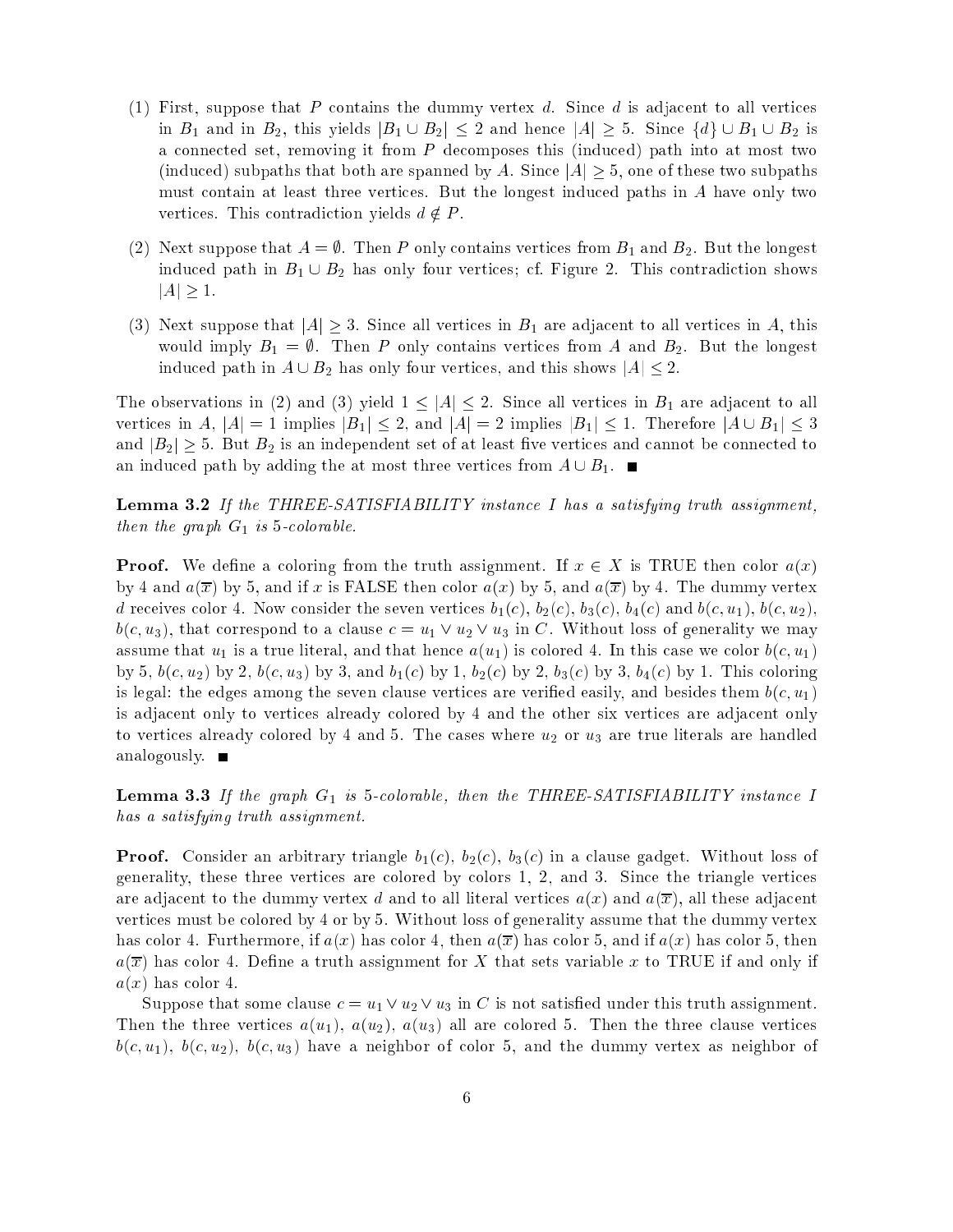color 4, and hence they must be colored by colors 1, 2, 3. The four clause vertices  $b_1(c)$ ,  $b_2(c)$ ,  $b_3(c)$ ,  $b_4(c)$  are adjacent to  $a(u_1)$  and  $a(\overline{u_1})$  of colors 4 and 5, and hence they must be colored by colors 1, 2, 3. This implies that the seven vertices of the clause gadget are legally colored by the three colors 1, 2, 3, which clearly is impossible. This contradicts our assumption that the coloring is legal, and therefore the constructed truth assignment indeed satisfies all clauses.  $\blacksquare$ 

The three Lemmas 3.1, 3.2, and 3.3 together prove Theorem 1.2(a).

## <sup>4</sup> The second NP-hardness proof

In this section we prove Theorem 1.2(b). Again, the reduction is from the NP-hard THREE-SATISFIABILITY problem; cf. the first paragraph of the preceding section. Consider an arbitrary instance I of THREE-SATISFIABILITY that consists of a set  $X = \{x_1, \ldots, x_n\}$  of logical variables, and a set  $C = \{c_1, \ldots, c_m\}$  of three-literal clauses over X. We will define a  $P_{12}$ -free graph  $G_2 = (V_2, E_2)$  that is 4-colorable if and only if this instance I of THREE-SATISFIABILITY has answer YES.

- For every variable  $x \in X$ , there is a vertex  $a(x)$  that corresponds to the unnegated literal x, and a vertex  $a(\overline{x})$  that corresponds to the negated literal  $\overline{x}$ . These vertices are connected to each other by an edge.
- For every clause  $c \in C$  that consists of the literals  $u_1, u_2, u_3$ , there are nine corresponding vertices  $b_1(c, u_1)$ ,  $b_1(c, u_2)$ ,  $b_1(c, u_3)$ , and  $b_2(c, u_1)$ ,  $b_2(c, u_2)$ ,  $b_2(c, u_3)$ , and  $b_3(c, u_1)$ ,  $b_3(c, u_2)$ ,  $b_3(c, u_3)$ . The three vertices  $b_1(c, u_1)$ ,  $b_1(c, u_2)$ ,  $b_1(c, u_3)$  form a triangle. Moreover, for  $i = 1, 2, 3$  the vertex  $b_1(c, u_i)$  is connected to  $b_2(c, u_i)$ , the vertex  $b_2(c, u_i)$  is connected to  $b_3(c, u_i)$ , and the vertex  $b_3(c, u_i)$  is connected to  $a(u_i)$ . See Figure 3 for an illustration.
- All vertices  $b_2(c, u_i)$  are connected to all vertices  $a(x)$  and  $a(\overline{x})$ .
- Finally, there are two dummy vertices  $d_1$  and  $d_2$  that are connected to each other by an edge. The dummy vertex  $d_1$  is connected to all vertices  $b_j(c, u_i)$  that belong to the clause gadgets. The dummy vertex  $d_2$  is connected to all vertices  $a(x)$  and  $a(\overline{x})$  with  $x \in X$ , and to all vertices  $b_3(c, u_i)$ .

This completes the description of the graph  $G_2$ . Note that  $G_2$  may contain an induced  $P_{11}$  that  ${\rm runs \ through} \ b_2(c, u_4), \ b_1(c, u_4), \ b_1(c, u_5), \ b_2(c, u_5), \ b_3(c, u_5), \ d_2, \ b_3(c', u_6), \ b_2(c', u_6), \ b_1(c', u_6),$  $b_1(c', u_7), b_2(c', u_7).$ 

**Lemma 4.1** The graph  $G_2$  is  $P_{12}$ -free.

**Proof.** Suppose that to the contrary  $G_2$  would contain an induced path  $P$  on twelve vertices. Denote by A the set of all vertices  $a(u_i)$  on P, denote by D the set of dummy vertices on P, and for  $h = 1, 2, 3$  denote by  $B_h$  the set of all vertices  $b_h(c, u_i)$  on P. We start with four simple observations.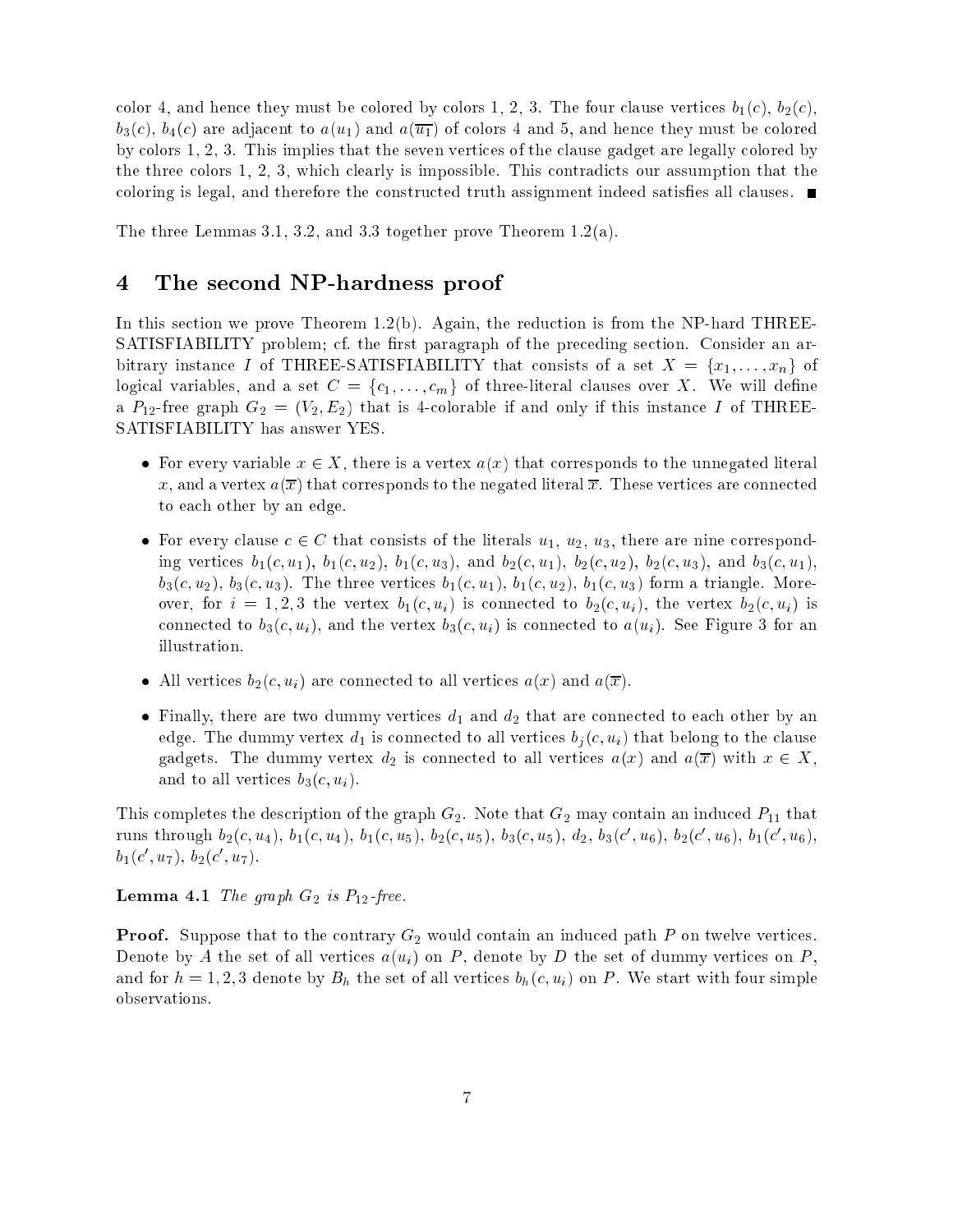

Figure 3: The nine vertex gadget for a clause in graph  $G_2$ .

- (1) First, suppose that  $|A| \geq 3$ . Since all vertices in  $B_2$  are adjacent to all vertices in A, this would imply  $B_2 = \emptyset$ . Moreover,  $d_2 \notin D$ . Then the only connection from  $B_1$  to the rest of P is via the dummy vertex  $d_1$ , and therefore the vertices in  $B_3 \cup A$  must induce a path. But there clearly cannot be an induced path in  $B_3 \cup A$  that contains three or more vertices from A. This contradiction shows  $|A| \leq 2$ .
- (2) Next suppose that  $d_1 \in D$ . Since  $d_1$  is adjacent to all vertices in  $B_1 \cup B_2 \cup B_3$ , this union  $B_1 \cup B_2 \cup B_3$  contains at most two elements. But then  $|D \cup A| \geq 10$  which contradicts (1). Hence,  $d_1 \notin D$ .
- (3) Suppose that  $d_2 \in D$ . Since  $d_2$  is adjacent to all vertices in  $B_3 \cup A$ , we have  $|B_3 \cup A| \leq 2$ and  $|B_1 \cup B_2| \geq 9$ . Every induced path in  $B_1 \cup B_2$  has at most four vertices, and thus  $B_1 \cup B_2$  must induce at least three subpaths of P. Each of these subpaths needs one adjacent vertex in  $B_3$ , which contradicts  $|B_3| \leq |B_3 \cup A| \leq 2$ . Hence,  $d_2 \notin D$ .
- (4) Next suppose that  $A = \emptyset$ . Then P only contains vertices from  $B_1$ ,  $B_2$ , and  $B_3$ . But the longest induced path in  $B_1 \cup B_2 \cup B_3$  has only six vertices; cf. Figure 3. Therefore,  $|A| \geq 1$ .

The observations in (1) and (4) yield  $1 \leq |A| \leq 2$ . Since all vertices in  $B_2$  are adjacent to all vertices in A,  $|A| = 1$  implies  $|B_2| \le 2$ , and  $|A| = 2$  implies  $|B_2| \le 1$ . Therefore  $|A \cup B_2| \le 3$ , and  $|B_1 \cup B_3| \geq 9$ . But the longest induced paths in  $B_1 \cup B_3$  have only two vertices, and thus  $B_1 \cup B_3$  induce at least five connected components. There is no way of glueing these at least five components together via the at most three vertices in  $A \cup B_2$ .

**Lemma 4.2** If the THREE-SATISFIABILITY instance I has a satisfying truth assignment, then the graph  $G_2$  is 4-colorable.

**Proof.** We define a coloring from the truth assignment. Dummy vertex  $d_1$  is colored 1, and dummy vertex  $d_2$  is colored 2. All vertices  $a(u_i)$  will be colored 1 or 4; all vertices  $b_3(c, u_i)$  will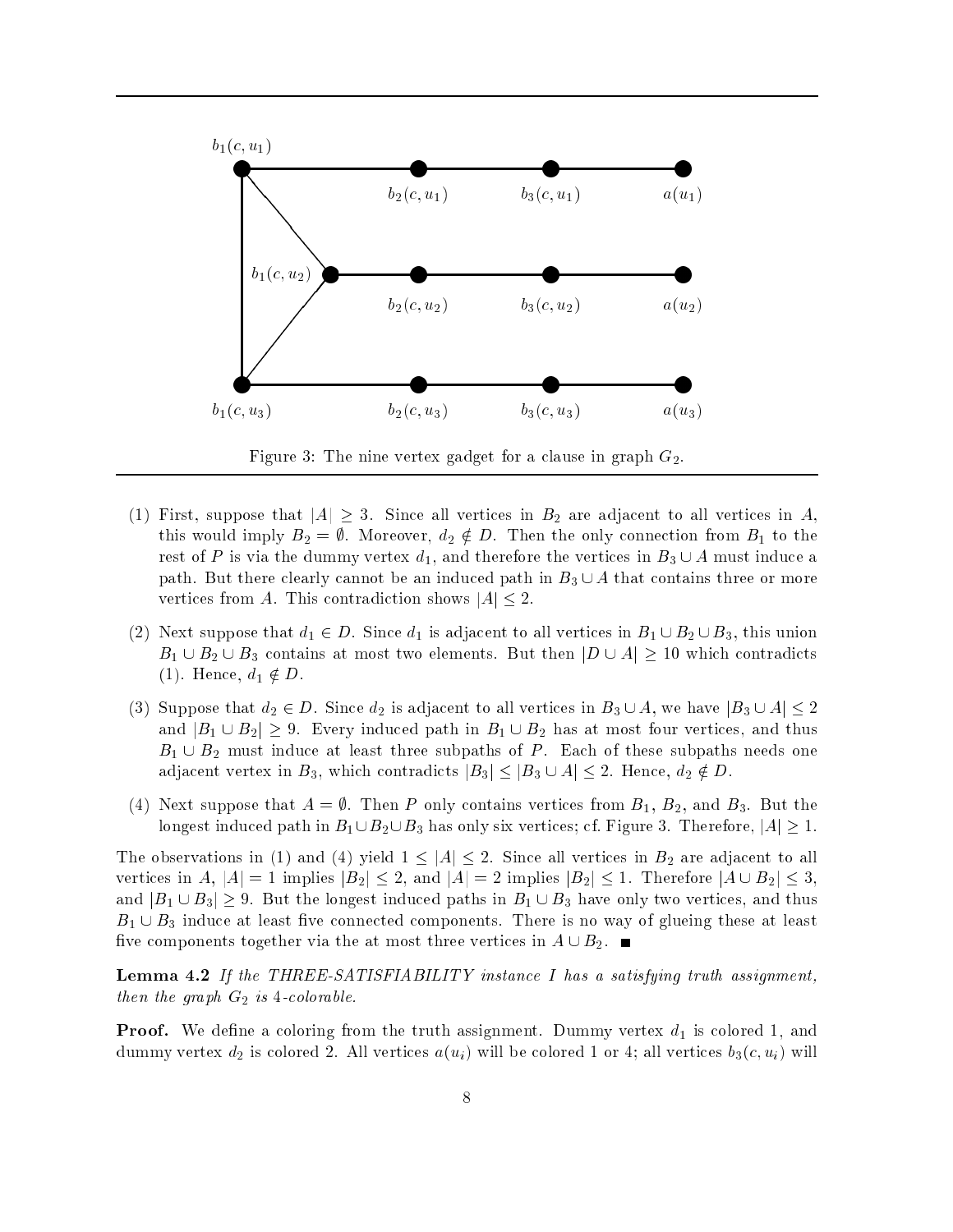be colored 3 or 4; all vertices  $b_2(c, u_i)$  will be colored 2 or 3; all vertices  $b_1(c, u_i)$  will be colored 2, 3, or 4. Clearly, by doing so we will avoid all color con
icts with the two dummy vertices. Moreover, vertices  $b_2(c, u_i)$  will receive other colors than vertices  $a(x)$  and  $a(\overline{x})$ .

If  $x \in X$  is TRUE then color  $a(x)$  by 1 and  $a(\overline{x})$  by 4, and if x is FALSE then color  $a(x)$ by 4, and  $a(\overline{x})$  by 1. Now consider the vertices of some clause gadget for  $c = u_1 \vee u_2 \vee u_3$  in C. Without loss of generality we assume that the literal  $u_1$  is true, and that hence  $a(u_1)$  is colored 1. Then we color

> $b_1(c, u_1)$  by 2 b<sub>2</sub>(c, u<sub>1</sub>) by 3 b<sub>3</sub>(c, u<sub>1</sub>) by 4 a(u<sub>1</sub>) is 1  $b_1(c,u_2)$  by 3 b<sub>2</sub> $(c,u_2)$  by 2 b<sub>3</sub> $(c,u_2)$  by 3 a(u<sub>2</sub>) is 1 or 4  $b_1(c, u_3)$  by  $4$  b<sub>2</sub> $(c, u_3)$  by 2 b<sub>3</sub> $(c, u_3)$  by 3 a(u<sub>3</sub>) is 1 or 4

It is easy to verify that we indeed end up with a legal 4-coloring for the graph  $G_2$ .

**Lemma 4.3** If the graph  $G_2$  is 4-colorable, then the THREE-SATISFIABILITY instance I has a satisfying truth assignment.

**Proof.** Without loss of generality we assume that in the 4-coloring dummy vertex  $d_1$  is colored 1 and that dummy vertex  $d_2$  is colored 2. The set of literal vertices  $a(x)$  and  $a(\overline{x})$  uses at least two different colors. We claim that also the set of clause vertices  $b_2(c, u_i)$  uses at least two different colors: Suppose that to the contrary all vertices  $b_2(c, u_i)$  are colored by a single color, say, by color 3. Then the triangles  $b_1(c, u_1)$ ,  $b_1(c, u_2)$ ,  $b_1(c, u_3)$  cannot use this color 3, nor can they use the color 1 of dummy vertex  $d_1$ . But it is impossible to color the triangle legally by colors 2 and 4 only, which proves our claim. Now since the literal vertices use at least two colors, since the vertices  $b_2(c, u_i)$  use at least two colors, and since these two vertex classes form a complete bipartite graph, one of these classes must use exactly two colors, and the other class must use the remaining two colors. Without loss of generality we assume that the literal vertices use the colors 1 and 4, and that the vertices  $b_2(c, u_i)$  use the colors 2 and 3.

We define a truth assignment from the 4-coloring by setting variable  $x$  to TRUE if and only if vertex  $a(x)$  has color 1. Suppose that some clause  $c = u_1 \vee u_2 \vee u_3$  in C is not satisfied under this truth assignment. Then the three vertices  $a(u_1), a(u_2), a(u_3)$  all are colored 4. The three adjacent vertices  $b_3(c, u_1)$ ,  $b_3(c, u_2)$ ,  $b_3(c, u_3)$  cannot use color 4, and they also cannot use colors 1 or 2 since they are adjacent to both dummy vertices; therefore,  $b_3(c, u_1)$ ,  $b_3(c, u_2)$ ,  $b_3(c, u_3)$  all are colored 3. Then the three adjacent vertices  $b_2(c, u_1)$ ,  $b_2(c, u_2)$ ,  $b_2(c, u_3)$  cannot use this color 3; by the above discussion all three vertices  $b_2(c, u_1)$ ,  $b_2(c, u_2)$ ,  $b_2(c, u_3)$  must be colored 2. Then the three adjacent vertices  $b_1(c, u_1)$ ,  $b_1(c, u_2)$ ,  $b_1(c, u_3)$  cannot use this color 2, and they also cannot use the color 1 of the adjacent dummy vertex  $d_1$ . This implies that the triangle  $b_1(c, u_1)$ ,  $b_1(c, u_2)$ ,  $b_1(c, u_3)$  is legally colored by the two colors 3 and 4, which is impossible. Consequently, the constructed truth assignment satisfies all clauses in  $C$ .

The three Lemmas 4.1, 4.2, and 4.3 together prove Theorem 1.2(b).

## References

[1] M.R. Garey and D.S. Johnson [1979]. Computers and Intractability: A Guide to the Theory of NP-Completeness. Freeman, San Francisco.